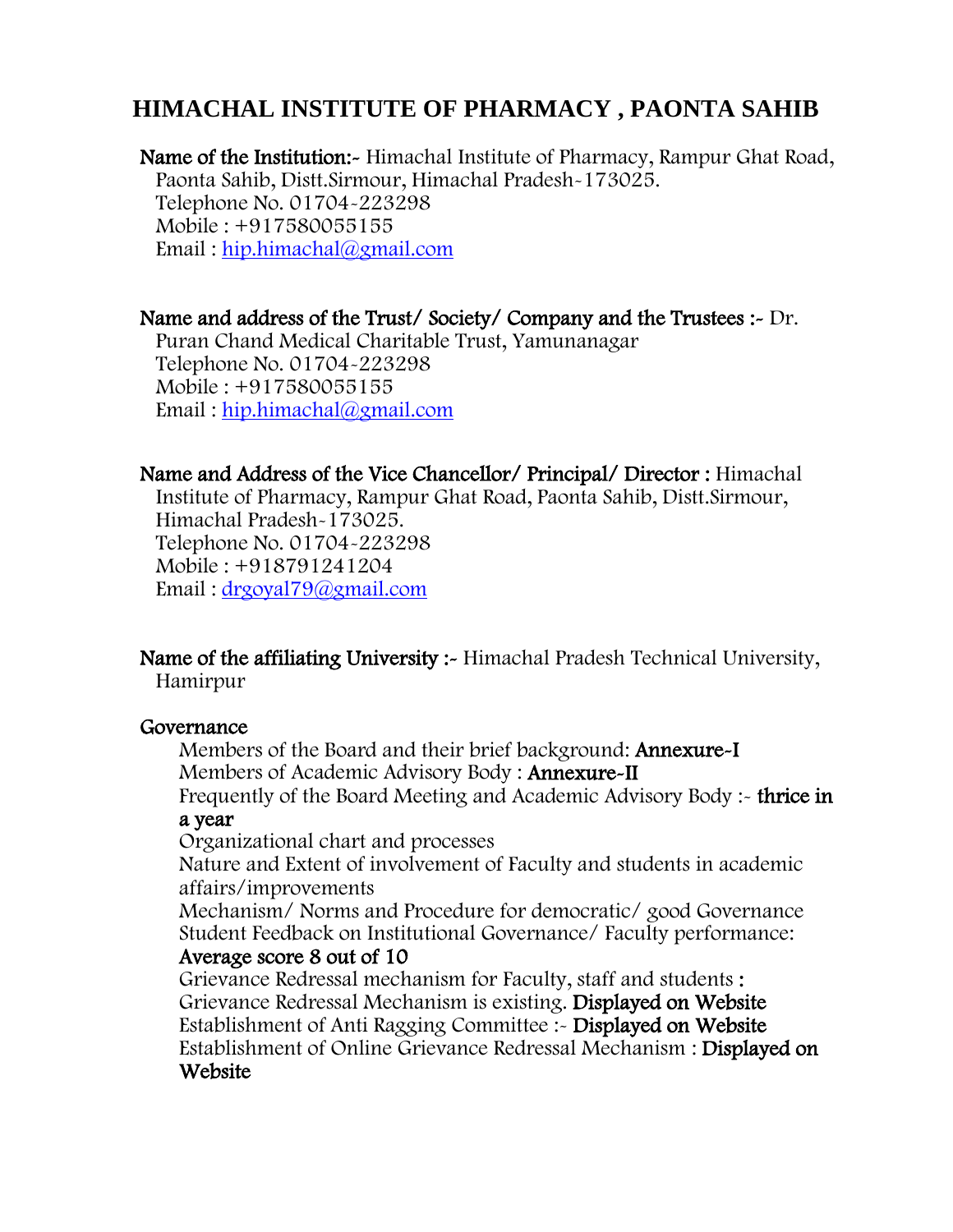Establishment of Grievance Redressal Committee in the Institution and Appointment of OMBUDSMAN by the University : Displayed on Website Establishment of Internal Complaint Committee (ICC): Displayed on Website

Establishment of Committee for SC/ ST : Displayed on Website Internal Quality Assurance Cell : Displayed on Website

#### Programmes

Name of Programmes approved by AICTE : Pharmacy

#### Courses : B. Pharmacy & M. Pharmacy

Name of Programmes Accredited by AICTE :- Nil Status of Accreditation of the Courses : NA Total number of Courses No. of Courses for which applied for Accreditation Status of Accreditation – Preliminary/ Applied for SAR and results awaited/ Applied for SAR and visits completed/ Results of the visits awaited/ Rejected/ Approved for ….. Courses

For each Programme the following details are to be given:

Name : B. Pharmacy Number of seats : 60 Duration: 4 years Fee : As per university norms (49000/-)

Name : M. Pharmacy Number of seats : 15 Duration: 2 years Fee : As per university norms (120000/-)

Cut off marks/rank of admission during the last three years

| Session | Cut of marks       |             |  |  |  |  |
|---------|--------------------|-------------|--|--|--|--|
|         | <b>B.</b> Pharmacy | M. Pharmacy |  |  |  |  |
| 2016-17 |                    | 59          |  |  |  |  |
| 2017-18 |                    |             |  |  |  |  |
| 2018-19 |                    |             |  |  |  |  |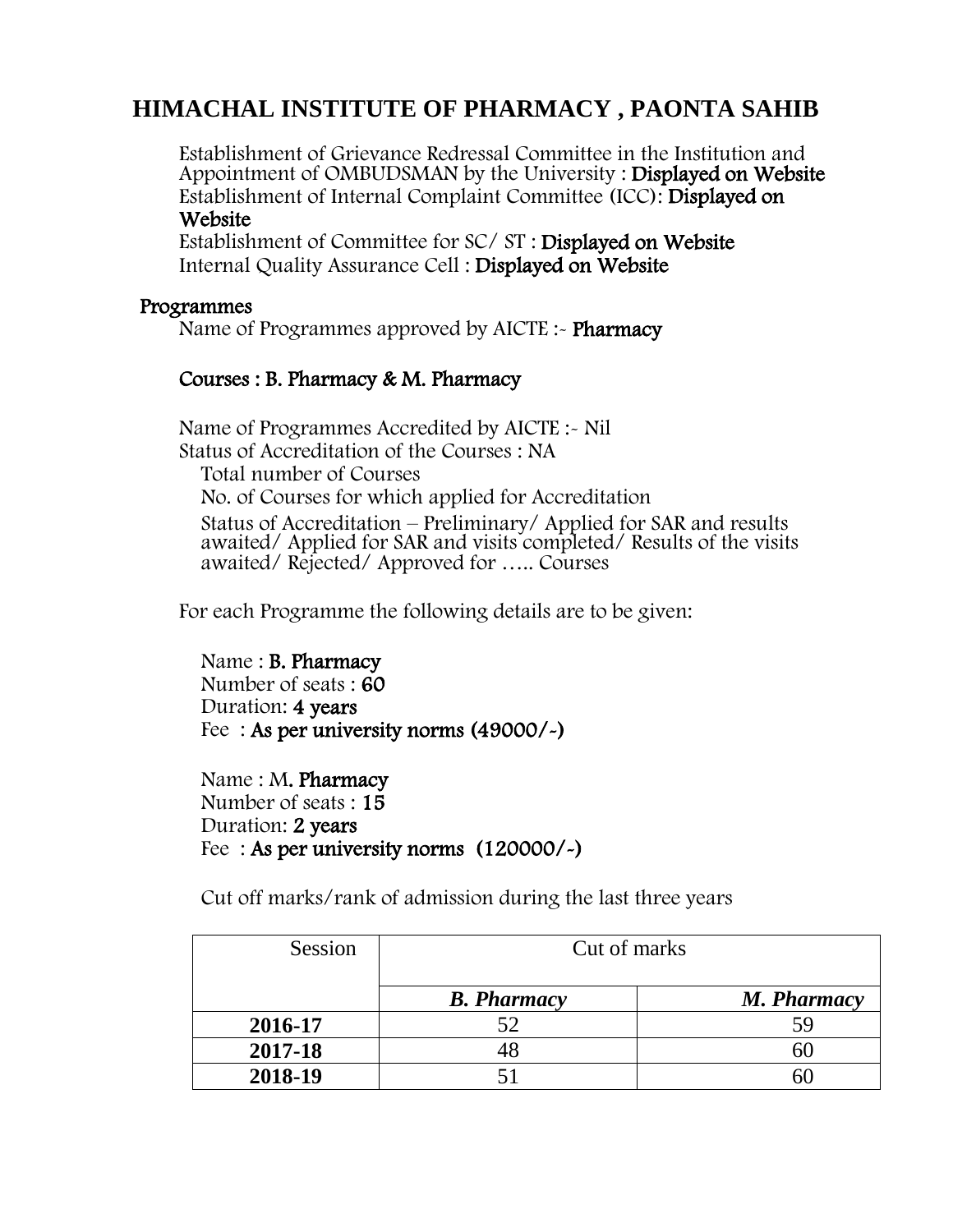#### Placement Facilities : Yes

Campus placement in last three years with minimum salary, maximum salary and average salary:

| Sr. No.          | Name                      | Session | Salary    |
|------------------|---------------------------|---------|-----------|
| 1.               | Chanchal Kumar            | 2017-18 | 1,40,000/ |
| 2.               | Davinder Singh            | 2017-18 | 1,40,000/ |
| $\overline{3}$ . | Ekansh                    | 2017-18 | 1,60,000/ |
| 4.               | <b>Gurjinder Singh</b>    | 2017-18 | 1,40,000/ |
| 5.               | Himansha Singh            | 2017-18 | 1,60,000/ |
| 6.               | Karan                     | 2017-18 | 1,60,000/ |
| 7.               | Meer Khan                 | 2017-18 | 1,40,000/ |
| 8.               | Minu Gaur                 | 2017-18 | 1,40,000/ |
| 9.               | Mohmmad Aasif             | 2017-18 | 1,60,000/ |
| 10.              | Rajat Garg                | 2017-18 | 1,40,000/ |
| 11.              | Rajat Pal                 | 2017-18 | 1,60,000/ |
| 12.              | Rajkumar Yadav            | 2017-18 | 1,60,000/ |
| 13.              | Sahiba                    | 2017-18 | 1,60,000/ |
| 14.              | Shifali                   | 2017-18 | 1,60,000/ |
| 15.              | <b>Tanjot Singh Sahni</b> | 2017-18 | 1,60,000/ |
| 16.              | <b>Tushar Gupta</b>       | 2017-18 | 1,20,000/ |
| 17.              | Kamal Kishore Sharma      | 2016-17 | 1,60,000/ |
| 18.              | Harinder Singh Saini      | 2016-17 | 1,60,000/ |
| 19.              | Arush                     | 2016-17 | 1,60,000/ |
| 20.              | <b>Shubham Mittal</b>     | 2016-17 | 1,60,000/ |
| 21.              | Lakshya Gupta             | 2016-17 | 1,60,000/ |
| 22.              | Kartik Khana              | 2016-17 | 1,60,000/ |
| 23.              | Gaurav Sharma             | 2016-17 | 1,60,000/ |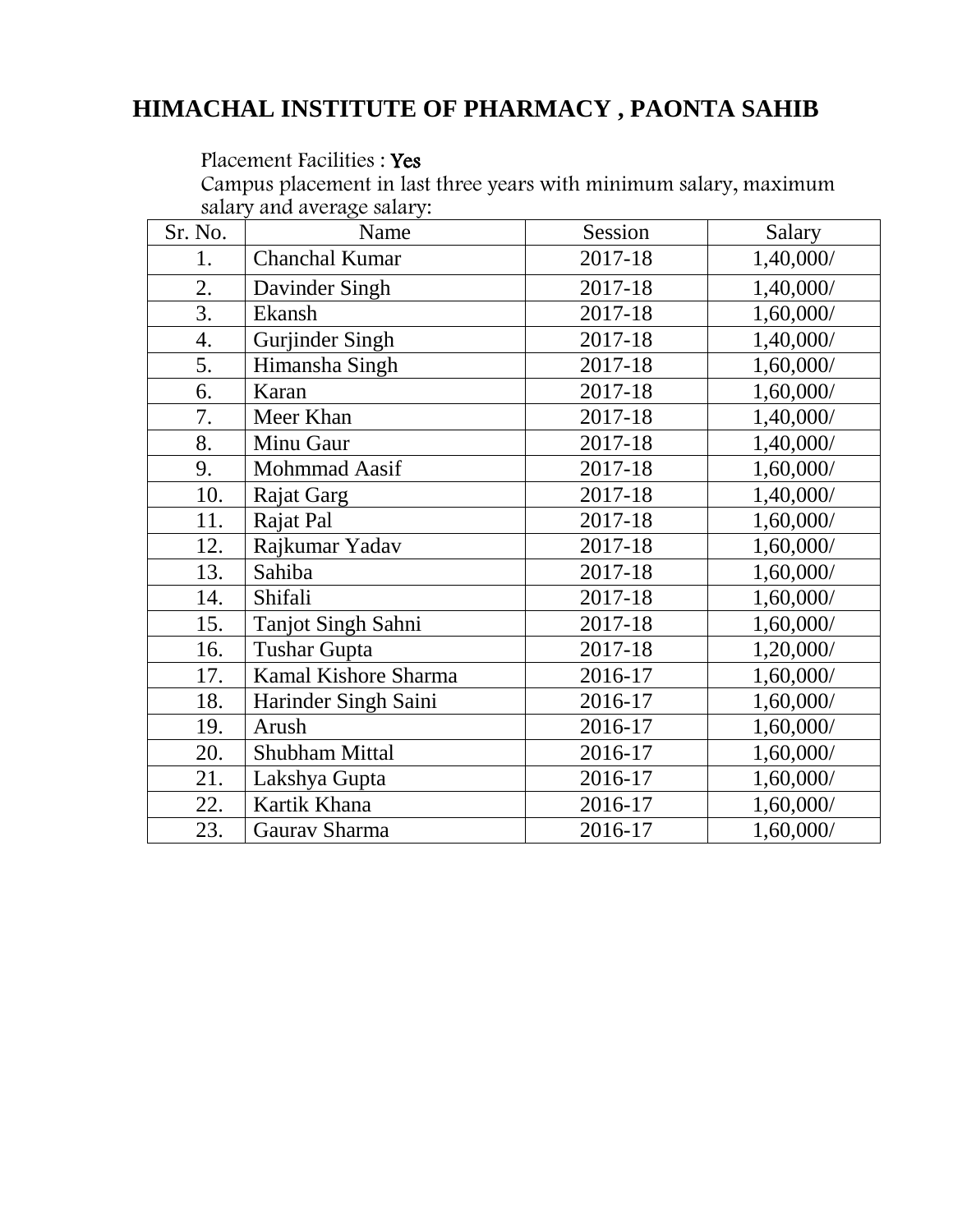| S. No.         | <b>Name of Faculty</b>   | <b>Designation</b>         | Qualification       |
|----------------|--------------------------|----------------------------|---------------------|
|                |                          |                            |                     |
| $\mathbf{1}$   | Dr. Naveen Goyal         | Principal                  | M.Pharm., Ph.D.     |
| $\overline{2}$ | Dr. Ujjwal Nautiyal      | <b>Associate Professor</b> | M.Pharm., Ph.D.     |
| $\overline{3}$ | Dr. Ramandeep Singh      | <b>Associate Professor</b> | M.Pharm., Ph.D.     |
| $\overline{4}$ | Dr. Alok Semwal          | <b>Associate Professor</b> | M.Pharm., Ph.D.     |
| 5              | Dr. Sunil Tomar          | <b>Associate Professor</b> | M.Pharm., Ph.D.     |
| 6              | Mr. Mumtaz Ahmad         | <b>Associate Professor</b> | M. Pharm.           |
| $\overline{7}$ | Mrs. Shilpi              | <b>Assistant Professor</b> | M. Pharm.           |
| 8              | Mrs. Satinder Kaur       | <b>Assistant Professor</b> | M. Pharm.           |
| 9              | Mrs. Esha Vatsa          | <b>Assistant Professor</b> | M. Pharm.           |
| 10             | Ms. Meenakshi Mehra      | <b>Assistant Professor</b> | M. Pharm.           |
| 11             | Mrs. Jaspreet Kaur Saini | <b>Assistant Professor</b> | M. Pharm.           |
| 12             | Mr. Nerendra Singh       | <b>Assistant Professor</b> | M. Pharm.           |
| 13             | Ms. Jyotsana Kundlas     | <b>Assistant Professor</b> | M. Pharm.           |
| 14             | Ms. Charanjeet Kaur      | <b>Assistant Professor</b> | M. Pharm.           |
| 15             | Ms. Monika               | <b>Assistant Professor</b> | M. Pharm.           |
| 16             | Mrs. Priyanka Bhandari   | <b>Assistant Professor</b> | M. Pharm.           |
| 17             | Ms. Vaishali Goel        | <b>Assistant Professor</b> | M. Pharm.           |
| 18             | Ms. Ayushi Gupta         | <b>Assistant Professor</b> | M. Pharm.           |
| 19             | Ms. Amisha Maheshwari    | <b>Assistant Professor</b> | M. Pharm.           |
| 20             | Ms. Shipra Gautam        | <b>Assistant Professor</b> | M. Pharm.           |
| 21             | Mr. Laliteshwar Singh    | <b>Assistant Professor</b> | MA English          |
| 22             | Ms. Deeja Kapoor         | <b>Assistant Professor</b> | M.Sc. Microbiology  |
| 23             | Ms. Himani Khapra        | <b>Assistant Professor</b> | B. Tech. Comp. Sci. |

**List of Faculty Members**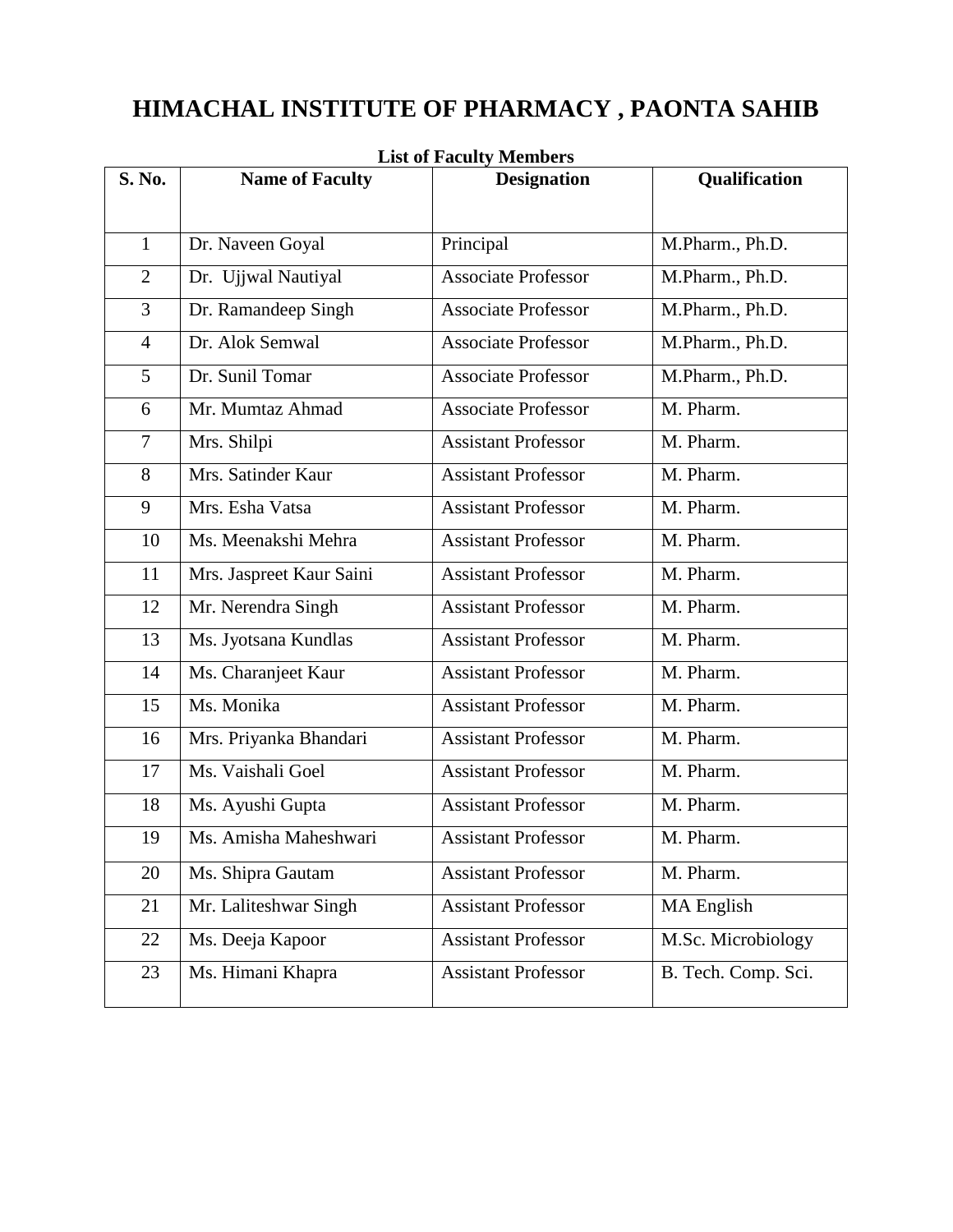#### Profile of Vice Chancellor/ Director/ Principal/ Faculty

For each Faculty give a page covering with Passport size photograph

Name : **Dr. Naveen Goyal** Date of Birth: **27/09/1979** Unique id : **1-4148720239**

Education Qualifications: - M. Pharm., Ph.D. Work Experience  $= 15.9$ Teaching  $= 13.7$  $Research = 13.7$ Industry $= 2.4$ Area of Specialization : Pharmacognosy & Phytochemistry Courses taught at Diploma/ Post Diploma/ Under Graduate/ Post Graduate/ Post Graduate Diploma Level =  $UG & PG$ Research guidance No. of papers published in National/ International Journals/  $= 28$ 

Conferences  $=$  More than 50

 $-$  Master = 18

 $Ph.D. = 6$  (ongoing)

No. of Books published with details  $=1$ 

#### 9. Fee

 Details of fee, as approved by State Fee Committee, for the Institution : 67700/- (Annexure-)

• Time schedule for payment of fee for the entire programme : Even Semester (28 feb every year), Odd Semester (31 August every year)

 No. of Fee waivers granted with amount and name of students : NA

• Number of scholarship offered by the Institution, duration and amount : 5 (2000 p.a.)

- Criteria for fee waivers/scholarship : Meritorious Student[s](https://www.nitrocollege.com/scholarships/merit-based)
- Estimated cost of Boarding and Lodging in Hostels=65000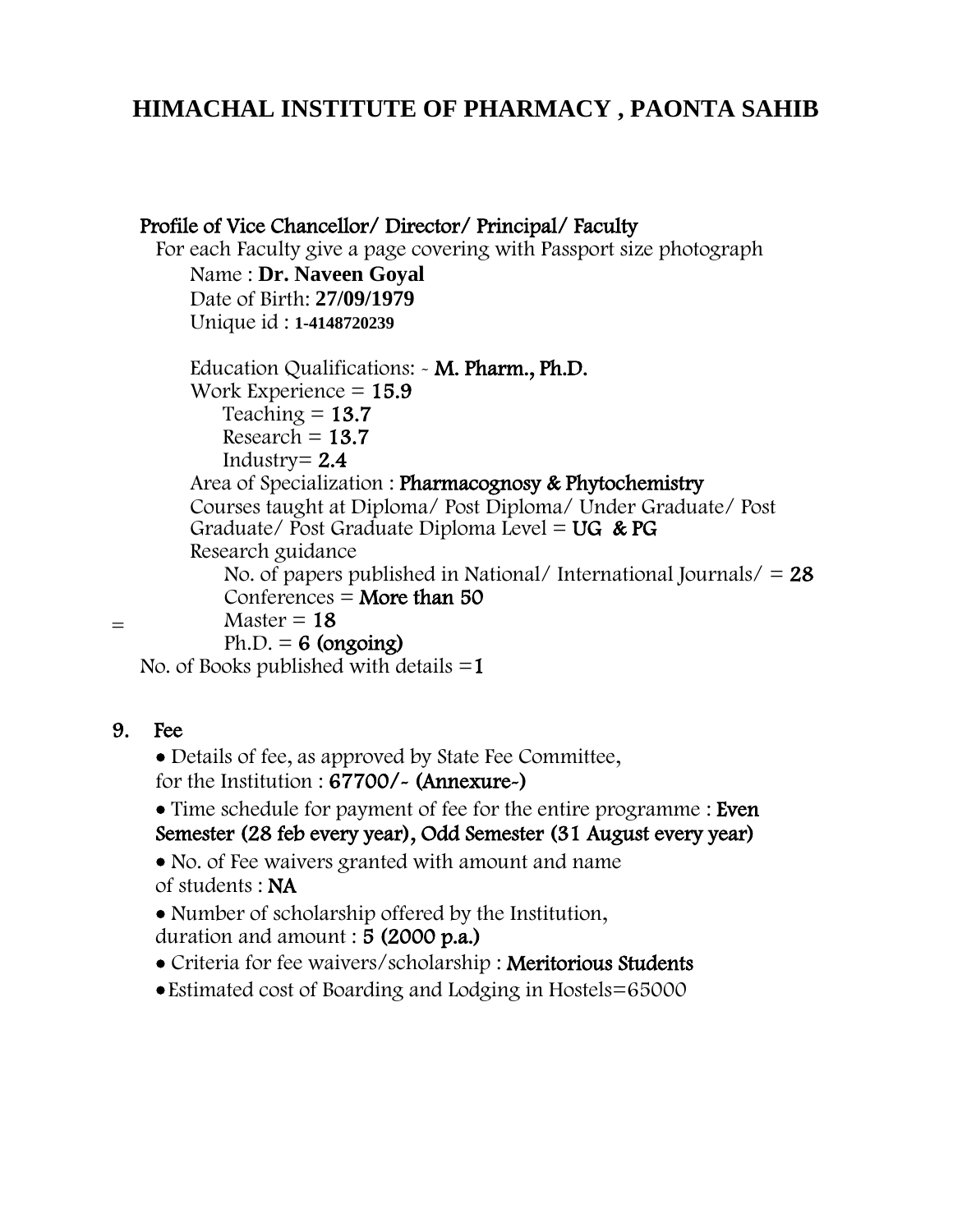#### 10. Admission

• Number of seats sanctioned with the year of approval : 60

 Number of Students admitted under various categories each year in the last three years

| Session | <b>B.</b> Pharmacy |                         |                                                    |      |              |    | M. Pharmacy             |                                                    |      |              |  |
|---------|--------------------|-------------------------|----------------------------------------------------|------|--------------|----|-------------------------|----------------------------------------------------|------|--------------|--|
|         | SC                 | $\mathbf{C} \mathbf{T}$ | $\boldsymbol{O}$ $\boldsymbol{B}$ $\boldsymbol{C}$ | Gen. | <b>Total</b> | SC | $\mathbf{C} \mathbf{T}$ | $\boldsymbol{O}$ $\boldsymbol{B}$ $\boldsymbol{C}$ | Gen. | <b>Total</b> |  |
| 2016-17 | 09                 |                         |                                                    | 36   | 60           | 01 |                         | 03                                                 | 02   | 06           |  |
| 2017-18 |                    | 02                      | 18                                                 | 29   | 60           |    |                         |                                                    | 08   | 08           |  |
| 2018-19 | 06                 |                         |                                                    | 37   | 60           |    |                         |                                                    |      |              |  |

• Number of applications received during last two years for admission under Management Quota and number admitted

#### 11. Admission Procedure

- Mention the admission test being followed, name and address of the Test Agency and its URL (website) :- http://www.himtu.ac.in/
- Calendar for admission against Management/vacant seats:
	- Last date of request for applications
	- Last date of submission of applications
	- Dates for announcing final results
	- Release of admission list (main list and waiting list shall be announced on the same day)
	- Date for acceptance by the candidate (time given shall in no case be less than 15 days)
	- Last date for closing of admission
	- Starting of the Academic session
	- The waiting list shall be activated only on the expiry of date of main list
	- The policy of refund of the fee, in case of withdrawal, shall be clearly notified

#### 12. Criteria and Weightages for Admission

- Describe each criterian with its respective weightages i.e. Admission Test, marks in qualifying examination etc.
- Mention the minimum level of acceptance, if any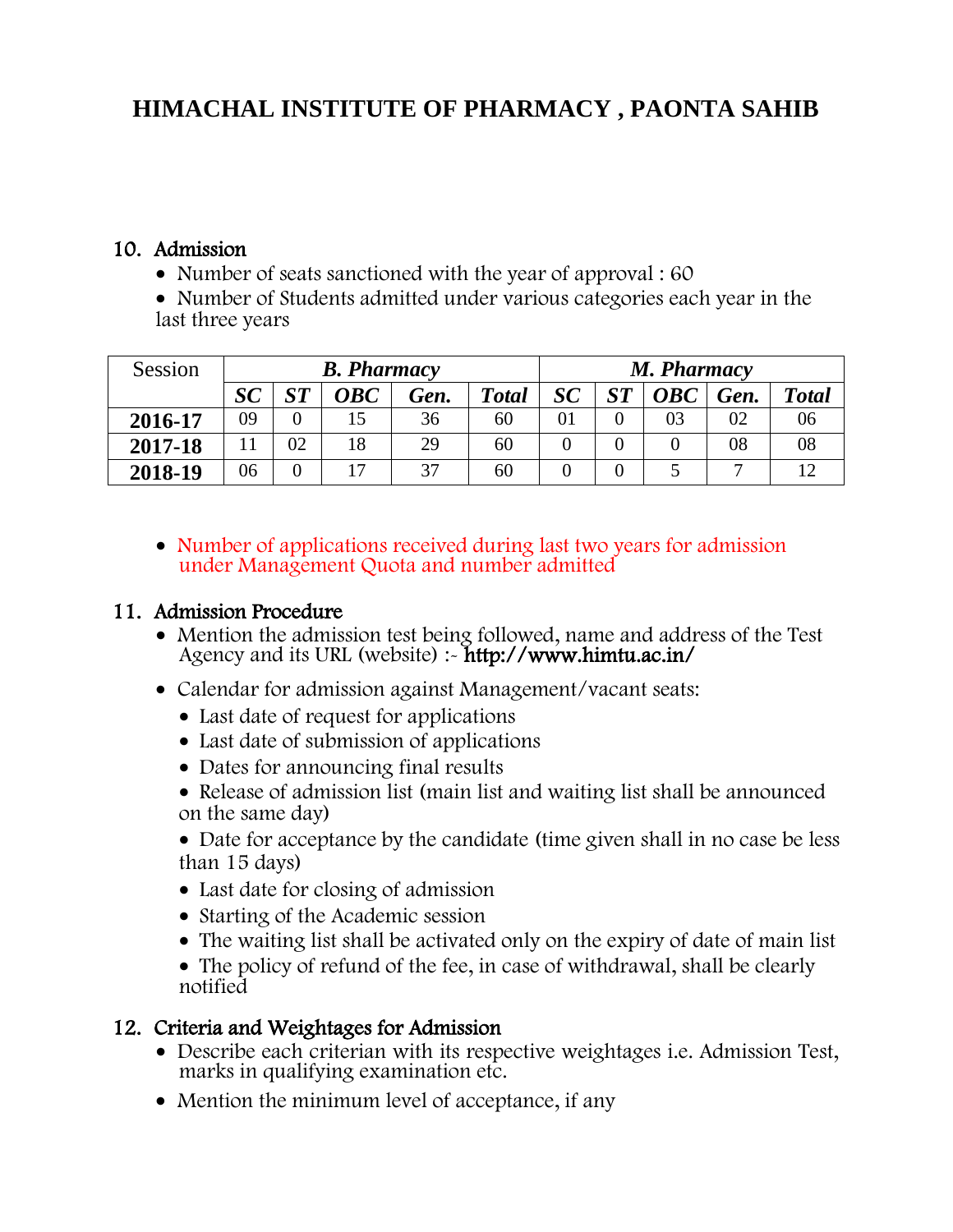Mention the cut-off levels of percentage and percentile score of the candidates in the admission test for the last three years

• Display marks scored in Test etc. and in aggregate for all candidates who were admitted

#### 13. List of Applicants

• List of candidate whose applications have been received along with percentile/percentage score for each of the qualifying examination in separate categories for open seats. List of candidate who have applied along with percentage and percentile score for Management quota seats

#### 14. Results of Admission Under Management seats/Vacant seats

- Composition of selection team for admission under Management Quota with the brief profile of members (This information be made available in the public domain after the admission process is over)
- Score of the individual candidate admitted arranged in order or merit
- List of candidate who have been offered admission
- Waiting list of the candidate in order of merit to be operative from the last date of joining of the first list candidate

List of the candidate who joined within the date, vacancy position in each category before operation of waiting list

| Room No. | <b>Room type (mention Class)</b><br>room/Lab/Toilet, etc.) | Carpet area (in sq. m) |  |  |  |
|----------|------------------------------------------------------------|------------------------|--|--|--|
|          |                                                            |                        |  |  |  |
| 12       | Laboratory                                                 | 80                     |  |  |  |
| 21       | Laboratory                                                 | 80                     |  |  |  |
| 23       | Laboratory                                                 | 78                     |  |  |  |
| 25       | Laboratory                                                 | 82                     |  |  |  |
| 26       | Laboratory                                                 | 82                     |  |  |  |
| 28       | Laboratory                                                 | 78                     |  |  |  |
| 35       | Laboratory                                                 | 78                     |  |  |  |
| 36       | Laboratory                                                 | 78                     |  |  |  |
| 49       | Laboratory                                                 | 80                     |  |  |  |
| 50       | Laboratory                                                 | 78                     |  |  |  |
| 59       | Laboratory                                                 | 78                     |  |  |  |
| 8        | Laboratory                                                 | 82                     |  |  |  |
| 58       | <b>Research Laboratory</b>                                 | 80                     |  |  |  |
| 14       | Classroom                                                  | 66                     |  |  |  |
| 3        | Classroom                                                  | 66                     |  |  |  |

#### Information of Infrastructure and Other Resources Available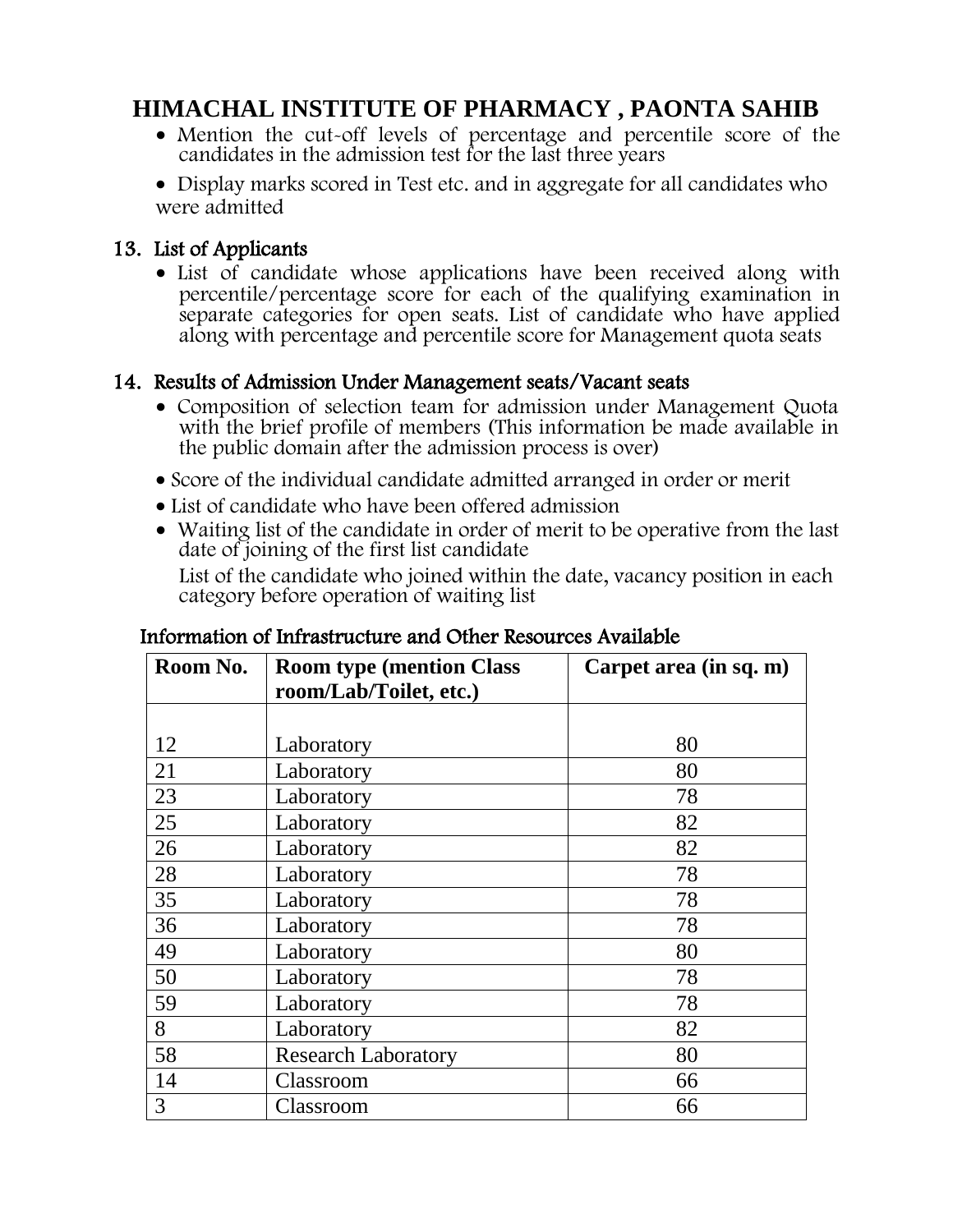| 33             | Classroom                  | 66   |
|----------------|----------------------------|------|
| 41             | Classroom                  | 66   |
| 45             | Classroom                  | 66   |
| 53             | Classroom                  | 66   |
| 55             | Classroom                  | 66   |
| 13             | <b>Tutorial Room</b>       | 33   |
| 46             | <b>Tutorial Room</b>       | 33   |
| 2 & 3          | <b>Computer Laboratory</b> | 78   |
| 34             | Seminar Hall               | 132  |
| 20             | Machine Room               | 81   |
| 42             | <b>Machine Room</b>        | 78   |
| 51             | <b>Instrument Room</b>     | 81   |
| AH             | <b>Animal House</b>        | 83.6 |
| 2&3            | <b>Computer Center</b>     | 75   |
| 44             | Library & Reading Room     | 150  |
| 16             | First aid cum Sick Room    | 10   |
| 1B             | <b>Stationery Store</b>    | 10   |
| 1B-60B         | <b>Boys' Hostel</b>        | 10   |
| 1G-140         | Girls' Hostel              | 15   |
| 201            | Principal's Quarter        | 150  |
| 43             | <b>Girls Common Room</b>   | 75   |
| 54             | <b>Boys Common Room</b>    | 75   |
| <b>AUD</b>     | Auditorium                 | 300  |
| <b>CAF</b>     | Cafeteria                  | 150  |
| TB             | Toilet                     | 150  |
| 22             | Cabin for Head of Dept     | 10   |
| 40             | <b>Board Room</b>          | 20   |
| 10             | Principal Directors Office | 30   |
| 11             | <b>Exam Control Office</b> | 30   |
| 15,27,31,39    | <b>Faculty Room</b>        | 70   |
| 1A             | <b>Department Office</b>   | 10   |
| 24             | <b>Placement Office</b>    | 30   |
| 25B            | Cabin for Head of Dept     | 10   |
| $\overline{4}$ | Cabin for Head of Dept     | 20   |
| 40             | Maintenance                | 10   |
| 5              | Pantry for Staff           | 10   |
| <b>8A</b>      | Cabin for Head of Dept     | 10   |
| 9              | <b>Central Store</b>       | 30   |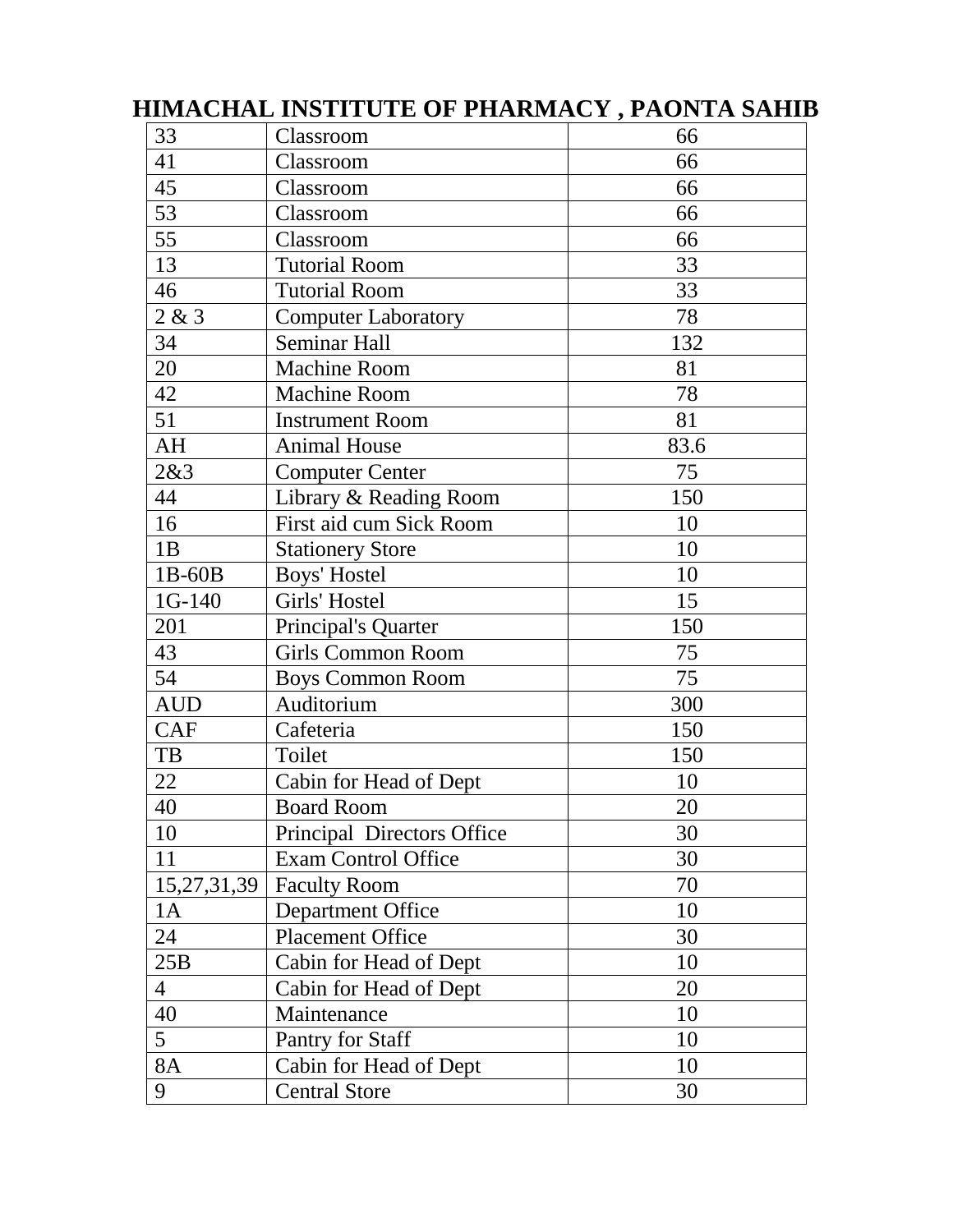| Housekeeping         |     |
|----------------------|-----|
| Office All Inclusive | 15٢ |
| Reception Area       |     |
| Security             |     |

# Library

### **PHARMACY**

| 1,105      |
|------------|
| 4,891      |
| 15         |
| 6          |
| 400        |
| 1,200      |
| 50         |
| <b>200</b> |
|            |

#### Laboratory and Workshop

List of Major Equipment/Facilities in each Laboratory/ Workshop List of Experimental Setup in each Laboratory/ Workshop

#### Computing Facilities

Internet Bandwidth : 32 mbps Number and configuration of System Total number of system connected by LAN : 48 Total number of system connected by WAN : 10 Major software packages available : 10 Special purpose facilities available

#### List of facilities available

Games and Sports Facilities Extra-Curricular Activities Soft Skill Development Facilities

#### Teaching Learning Process

Curricula and syllabus for each of the programmes as approved by the University : Displayed on website Academic Calendar of the University : Displayed on website Academic Time Table with the name of the Faculty members handling the Course : Displayed on website Teaching Load of each Faculty : Displayed on website Internal Continuous Evaluation System and place